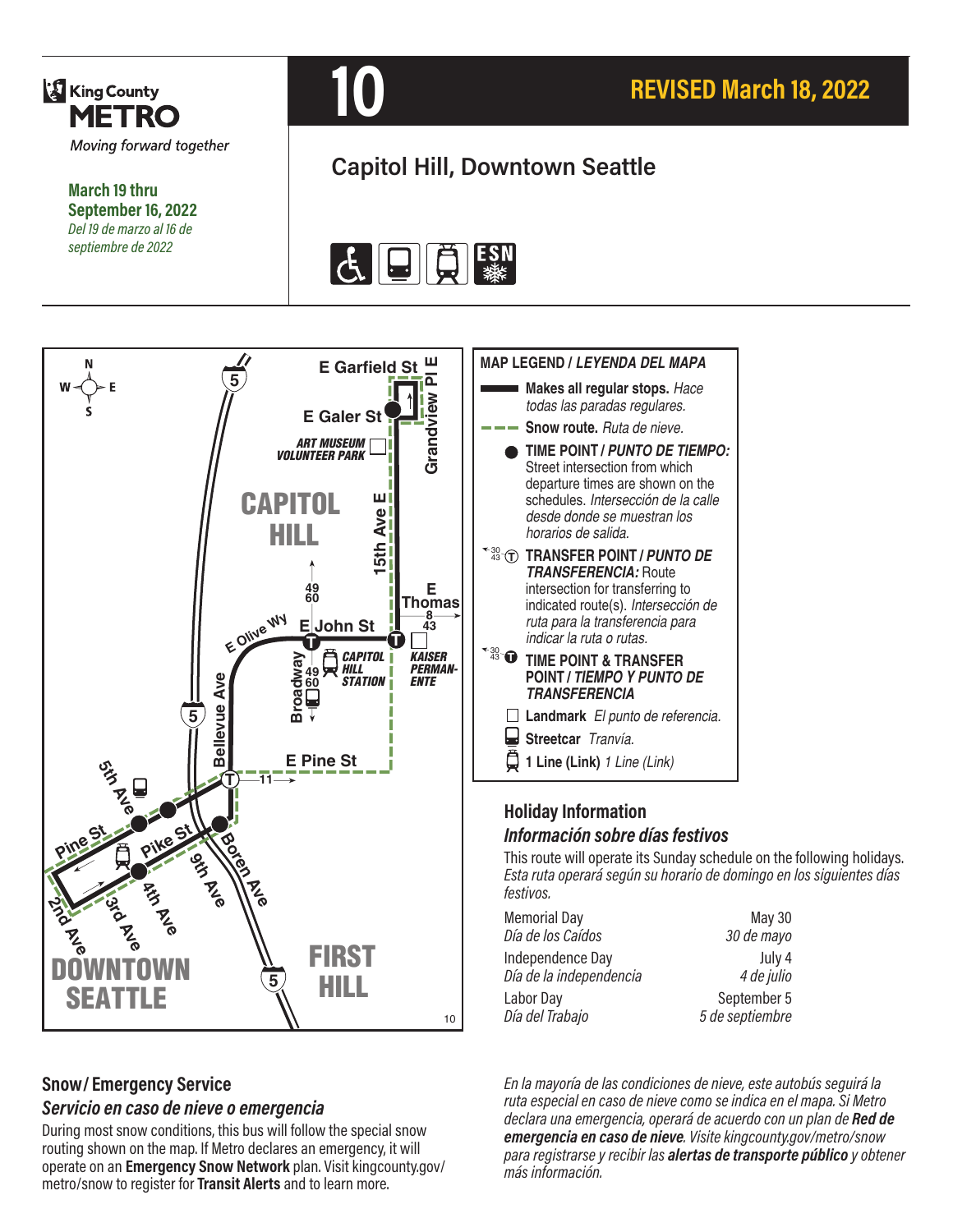#### Route 10 Monday thru Friday to Downtown Seattle

*Servicio de lunes a viernes al centro de Seattle*

| Interlaken<br>Park        | <b>Capitol Hill</b>                                 |                            | <b>Downtown Seattle</b> |                             |
|---------------------------|-----------------------------------------------------|----------------------------|-------------------------|-----------------------------|
| 15th Ave E                | E John St                                           | E John St                  | Pine St                 | Pine St                     |
| &                         | &                                                   | &                          | &                       | &                           |
| E Galer St<br>Stop #11370 | 15th Ave E<br>Stop #29261                           | Broadway E                 | 9th Ave<br>Stop #1085   | 4th Ave                     |
| 5:04                      | 5:08                                                | Stop #29262<br>5:10        | 5:16                    | Stop #1120<br>5:20          |
| 5:34                      | 5:38                                                | 5:40                       | 5:46                    | 5:50                        |
| $5:59$<br>$6:13$          | 6:03<br>6:17                                        | 6:05<br>6:19               | 6:11<br>6:25            | 6:15<br>6:29                |
| 6:26                      | 6:30                                                | 6:32                       | 6:38                    | 6:42                        |
| 6:49<br>6:58              | 6:53<br>7:02                                        | 6:55<br>7:05               | 7:01<br>7:11            | 7:05<br>7:15                |
| 7:08                      | $7:12$<br>$7:23$                                    | 7:15                       | 7:21<br>7:32            | 7:25                        |
| 7:18<br>7:38              | 7:43                                                | 7:26<br>7:46               | 7:52                    | 7:36<br>7:56                |
| 7<br>:48<br>7:58          | 7:53<br>8:03                                        | 7:56<br>8:06               | 8:02<br>8:12            | 8:06<br>8:16                |
| 8:09                      | 8:14                                                | 8:17                       | $\frac{8:23}{8:43}$     | 8:27                        |
| 8:29<br>8:39              | 8:34<br>8:44                                        | 8:37<br>8:47               | 8:53                    | 8:47<br>8:57                |
| 8:49                      | 8:54                                                | 8:57                       | 9:03                    | 9:07                        |
| 9:00<br>9:20              | 9:04<br>9:24                                        | 9:07<br>9:27               | 9:13<br>9:33            | 9:17<br>9:37                |
| 9:32                      | 9:36                                                | 9:39                       | 9:45                    | 9:49                        |
| 9:44<br>9:58              | 9:48<br>10:02                                       | 9:51<br>10:05              | 9:57<br>10:11           | 10:01<br>10:15              |
| 10:13<br>10:28            | 10:17<br>10:32                                      | 10:20<br>10:35             | 10:26<br>10:41          | 10:30<br>10:45              |
| 10:43                     | 10:47                                               | 10:50                      | 10:56                   | 11:00                       |
| 10:58<br>1:12<br>1        | 11:02<br>11:16                                      | 11:05<br>11:19             | 11:11<br>1:26<br>1      | 11:15<br>11:30              |
| 1:27<br>1                 | 11:31                                               | 11:34                      | 11:41                   | 11:45                       |
| 1:42<br>1<br>11:57        | 11:46<br>12:01                                      | 11:49<br>12:04             | 11:56<br>12:11          | 12:00<br>12:15              |
| 12:12                     | 12:16                                               | 12:19                      | 12:26                   | 12:30                       |
| 12:27<br>12:42            | 12:31<br>12:46                                      | 12:34<br>12:49             | 12:41<br>12:56          | 12:45<br>1:00               |
| 12:57<br>1:12             | 1:01<br>1:16                                        | 1:04<br>1:19               | 1:11<br>1:26            | 1:15<br>1:30                |
| 1:27                      | 1:31                                                | 1:34                       | 1:41                    | 1:45                        |
| 1:42<br>1:57              | 1:46<br>2:01                                        | 1:49<br>2:04               | 1:56<br>2:11            | 2:00<br>2:15                |
| 2:23<br>2:33              | 2:27<br>2:37                                        | 2:30<br>2:40               | 2:38<br>2:48            | 2:42<br>2:52                |
| 2:52                      | 2:56                                                | 2:59                       | 3:07                    | 3:11                        |
| 3:01<br>3:11              | 3:05<br>3:15                                        | 3:08<br>3:18               | 3:16<br>3:26            | 3:20<br>3:30                |
| 3:21                      | 3:25                                                | 3:28                       | 3:36                    | 3:40                        |
| 3:31<br>3:51              | 3:35<br>3:55                                        | 3:38<br>3:58               | 3:46<br>4:06            | 3:50<br>4:10                |
| 4:00<br>4:10              | 4:04<br>4:14                                        | 4:07<br>4:17               | 4:15<br>4:25            | 4:19<br>4:29                |
| 4:20                      | 4:24                                                | 4:27                       | 4:35                    | 4:39                        |
| 4:38<br>5:02              | 4:42<br>5:06                                        | 4:45<br>5:09               | 4:53<br>5:17            | 4:57<br>5:21                |
| 5:09                      | 5:13                                                | 5:16                       | 5:24                    | 5:28                        |
| 5:23<br>5:30              | 5:27<br>5:34                                        | 5:30<br>5:37               | 5:38<br>5:45            | 5:42<br>5:49                |
| 5:47<br>6:03              | 5:51<br>6:07                                        | 5:54<br>6:10               | 6:02<br>6:18            | 6:06<br>6:22                |
| 6:18                      |                                                     |                            | 6:31                    | $6:34$<br>$6:49$            |
| 6:33<br>6:49              | $\begin{array}{c} 6:22 \\ 6:37 \\ 6:53 \end{array}$ | $6:24$<br>$6:39$<br>$6:55$ | 6:46<br>7:02            | 7:05                        |
| 7:04                      | 7:08                                                | 7:10                       | 7:17                    | 7:20                        |
| 7:19<br>7:34              | 7:23<br>7:38                                        | 7:25<br>7:40               | 7:32<br>7:47            | 7:35<br>7:50                |
| 7:47<br>8:27              | 7:51<br>8:31                                        | 7:53<br>8:33               | 8:00<br>8:40            | 8:03<br>8:43                |
| 8:47                      | 8:51                                                | 8:53                       | 9:00                    | 9:03                        |
| 9:17<br>9:47              | 9:21<br>9:51                                        | 9:23<br>9:53               | 9:30<br>10:00           | 9:33<br>10:03               |
| 10:19                     | 10:23                                               | 10:25                      | 10:30                   | 10:32                       |
| 10:49<br>11:19            | 10:53<br>11:23                                      | 10:55<br>11:25             | 11:00<br>11:30          | 11:02<br>11:32              |
| 11:49<br>12:50            | 11:53<br>12:54                                      | 11:55<br>12:55             | 12:00<br>1:00           | $\frac{1}{12:02}$<br>$1:02$ |
| <b>Bold PM time</b>       |                                                     |                            |                         |                             |
|                           |                                                     |                            |                         |                             |

## Route 10 Monday thru Friday to Capitol Hill

*Servicio de lunes a viernes a Capitol Hill*

| Downtown<br>Seattle      | Lower<br><b>Capitol Hill</b> |                                              | <b>Capitol Hill</b> | <b>Interlaken</b><br>Park        |
|--------------------------|------------------------------|----------------------------------------------|---------------------|----------------------------------|
| Pike St                  | Pike St                      | E John St                                    | E John St           | 15th Ave E                       |
| &                        | &                            | &                                            | &                   | &                                |
| 4th Ave                  | Boren Ave                    | Broadway E                                   | 15th Ave E          | E Galer St                       |
| Stop #1180               | Stop #11132                  | Stop #29270                                  | Stop #29273         | Stop #11370                      |
| 5:24                     | 5:28                         | 5:33                                         | 5:37‡               | 5:44 <sup>‡</sup>                |
| 5:54                     | 5:58                         | 6:03                                         | 6:07 <sup>‡</sup>   | $6:15+$                          |
| 6:19                     | 6:23                         | 6:29                                         | 6:33‡               | 6:41‡                            |
| 6:33                     | $6:37$<br>$6:50$             | 6:43                                         | 6:47 <sup>‡</sup>   | 6:55‡                            |
| 6:46                     |                              | 6:56                                         | 7:00‡               | 7:08‡                            |
| 7:09                     | 7:13                         | 7:19                                         | 7:23‡               | 7:31‡                            |
| 7:19                     | 7:23                         | 7:29                                         | $7:33+$             | $7:41\pm$                        |
| 7:29                     | 7:33                         | 7:39                                         | 7:43 <sup>‡</sup>   | 7:51‡                            |
| 7:40                     | 7:44                         | <u>7:50</u>                                  | <u>7:54‡</u>        | 8:02‡                            |
| 8:00                     | 8:04                         | 8:10                                         | 8:15#               | 8:23‡                            |
| 8:10                     | 8:14                         | 8:20                                         | 8:25 <sup>‡</sup>   | 8:33‡                            |
| 8:20                     | 8:24                         | 8:30                                         | 8:35‡               | 8:43 <sup>‡</sup>                |
| 8:31                     | 8:35                         | 8:41                                         | 8:46‡               | 8:54 <sup>‡</sup>                |
| 8:51                     | 8:55                         | 9:01                                         | 9:06#               | <u>9:14‡</u>                     |
| 9:01                     | 9:05                         | 9:11                                         | 9:16‡               | 9:24‡                            |
| 9:11                     | 9:15                         | 9:21                                         | 9:26 <sup>‡</sup>   | 9:34‡                            |
| 9:21                     | 9:25                         | 9:31                                         | 9:36‡               | 9:44 <sup>‡</sup>                |
| 9:41                     | 9:45                         | 9:51                                         | 9:56 <sup>‡</sup>   | 10:04‡                           |
| 9:53                     | 9:57                         | 10:03                                        | 10:08‡              | 10:16‡                           |
| 10:05                    | 10:09                        | 10:15                                        | 10:20‡              | 10:28‡                           |
| 10:19                    | 10:23                        | 10:29                                        | 10:34‡              | 10:42‡                           |
| 10:34                    | 10:38                        | 10:44                                        | 10:49‡              | 10:57‡                           |
| 10:49<br>11:04           | 10:53<br>11:08               | 10:59<br>1:14<br>1                           | 11:04‡<br>11:19‡    | 11:12‡<br>11:27‡                 |
| 11:19<br>11:34           | 11:23<br>11:38               | 11:29<br>11:44                               | 11:34‡<br>11:49‡    | 1:42 <sup>‡</sup><br>1<br>11:57‡ |
| 11:49                    | 11:53                        | 1:59<br>1                                    | 12:04‡              | 2:12 <sup>†</sup><br>ı           |
| 12:04                    | 12:08                        | 12:14                                        | 12:19‡              | 12:27‡                           |
| 12:19                    | 12:23                        | 12:29                                        | 12:34‡              | 12:42‡                           |
| 12:34                    | 12:38                        | 12:44                                        | 12:49‡              | 12:57‡                           |
| 12:49                    | 12:53                        | 12:59                                        | 1:04‡               | 1:12‡                            |
| 1:04                     | 1:08                         | 1:14                                         | 1:19‡               | 1:27‡                            |
|                          | 1:23                         | 1:29                                         | 1:34‡               | 1:42‡                            |
| 1:19<br>1:34             | 1:38                         | 1:44                                         | 1:49‡               | 1:57‡                            |
| 1:49                     | 1:53                         | 1:59                                         | 2:04‡               | 2:12‡                            |
| 2:04                     | 2:08                         | 2:14                                         | 2:19‡               | 2:27‡                            |
| 2:19                     | 2:23                         | 2:29                                         | 2:34‡               | 2:42‡                            |
| 2:35                     | 2:39                         | 2:45                                         | 2:50                | 2:58‡                            |
| 2:46                     | 2:50                         | 2:56                                         | 3:01‡               | 3:10‡                            |
| 2:56                     | 3:00                         | 3:07                                         | 3:12‡               | 3:21‡                            |
| 3:15                     | 3:19                         | 3:26                                         | 3:31‡               | 3:40‡                            |
| 3:25                     | 3:29                         | 3:36                                         | 3:41 <sup>‡</sup>   | 3:50‡                            |
| 3:35                     | 3:39                         | 3:46                                         | 3:51‡               | 4:00‡                            |
| 3:45                     | 3:49                         | 3:56                                         | 4:01‡               | 4:10‡                            |
| 3:55                     | 3:59                         | 4:06                                         | 4:12‡               | 4:21‡                            |
| 4:16                     | 4:22                         | 4:30                                         | 4:36‡               | 4:45‡                            |
| 4:25                     | 4:31                         | 4:39                                         | 4:45‡               | 4:54 <sup>‡</sup>                |
| 4:35                     | 4:41                         | 4:49                                         | 4:55‡               | 5:04‡                            |
| 4:45                     | 4:51                         | 4:59                                         | 5:05‡               | 5:14‡                            |
| 5:03                     | 5:09                         | 5:17                                         | 5:23‡               | 5:32‡                            |
| 5:26                     | 5:32                         | 5:40                                         | 5:46‡               | 5:55‡                            |
| 5:33                     | 5:39                         | 5:47                                         | 5:53‡               | 6:02#                            |
| 5:47                     | 5:53<br>6:00                 | 6:01                                         | 6:06‡<br>6:13#      | $6:15+$<br>6:22#                 |
| 5:54<br>6:10             | 6:15                         | $6:08$<br>$6:23$                             | 6:28‡               | 6:37‡                            |
| 6:26                     | 6:31                         | 6:39                                         | 6:44‡               | 6:53‡                            |
| 6:38                     | 6:43                         | 6:51                                         | 6:56‡               | 7:05#                            |
| 6:53                     | 6:58                         | 7:06                                         | 7:11‡               | 7:19‡                            |
| 7:08                     | 7:12                         | 7:19                                         | $7:24+$             | $7:33*$                          |
| 7:23                     | 7:27                         | 7:34                                         | 7:39‡               | 7:48‡                            |
| 7:38                     | 7:42                         | 7:49                                         | 7:54‡               | 8:03‡                            |
| 7:53                     | 7:57                         | 8:04                                         | 8:08‡               | 8:16‡                            |
| 8:06                     | 8:10                         | 8:17                                         | 8:21‡               | 8:29‡                            |
| 8:46                     | 8:50                         | 8:57                                         | $9:01\$             | 9:09‡                            |
| 9:06                     | 9:10                         | 9:17                                         | 9:21‡               | 9:29‡                            |
| 9:36                     | 9:40                         | 9:47                                         | $9:51\ddagger$      | 9:59‡                            |
| 10:06                    | 10:10                        | 10:16                                        | 10:20‡              | 10:27‡                           |
| 10:35                    | 10:39                        | 10:45                                        | 10:49‡              | 10:56‡                           |
| 11:05                    | 11:09                        | 11:15                                        | 11:19‡              | 11:26‡                           |
| 11:35                    | 11:39                        | 11:45                                        | 11:49‡              | 11:56‡                           |
| 12:05                    | 12:09                        | $\begin{array}{c} 12:15 \\ 1:15 \end{array}$ | 12:19‡<br>1:19‡     | 12:26‡                           |
| 1:05                     | 1:09                         |                                              |                     | $1:26+$                          |
| <b>Bold PM time</b><br>ŧ | Estimated time.              |                                              |                     |                                  |



**This trip is cancelled.** To address ongoing operational and vehicle maintenance capacity limitations, some trips have been temporarily cancelled.

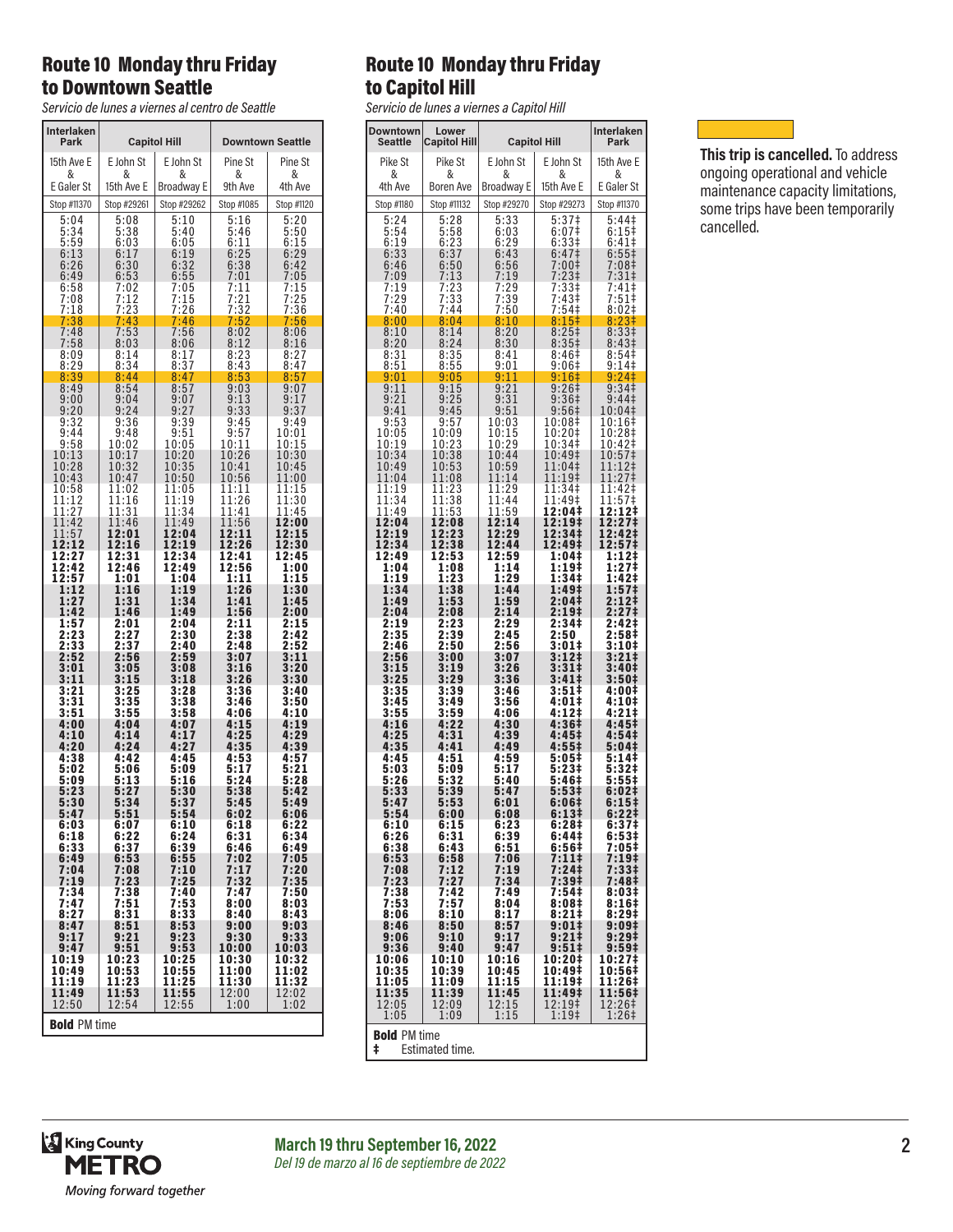## Route 10 Saturday to Downtown Seattle

*Servicio de al sábado al centro de Seattle*

| <b>Interlaken</b><br>Park                                      | <b>Capitol Hill</b>                          |                                                                         | <b>Downtown Seattle</b>                               |                                                                    |
|----------------------------------------------------------------|----------------------------------------------|-------------------------------------------------------------------------|-------------------------------------------------------|--------------------------------------------------------------------|
| 15th Ave E                                                     | E John St                                    | E John St                                                               | Pine St                                               | Pine St                                                            |
| &<br>E Galer St                                                | &<br>15th Ave E                              | &<br>Broadway E                                                         | &<br>9th Ave                                          | &<br>4th Ave                                                       |
| Stop #11370                                                    | Stop #29261                                  | Stop #29262                                                             | Stop #1085                                            | Stop #1120                                                         |
|                                                                | 5:59<br>6:29<br>6:59<br>7:29<br>7:59<br>8:29 | 6:01                                                                    | 6:07                                                  | 6:10                                                               |
| 5:55<br>6:25<br>6:55<br>6:55<br>7:55<br>8:25<br>8:55           |                                              | $6:31$<br>$7:01$<br>$7:31$<br>$2:21$<br>$\frac{7}{7}$ :                 | $6:37$<br>$7:07$<br>$7:37$<br>$8:07$                  | 6:40<br>$7:10$<br>$7:40$                                           |
|                                                                |                                              | 8:01                                                                    |                                                       | 8:10                                                               |
|                                                                |                                              | 8:31<br>9:01                                                            | 8:3<br>7<br>9:07                                      | 8:40<br>9:10                                                       |
| 9:10                                                           | 8:59<br>9:14                                 | $9:17$<br>$9:33$                                                        |                                                       | $9:27$<br>$9:43$                                                   |
| 9:25<br>9:40                                                   | $\frac{9:30}{9:45}$                          | 9:48                                                                    | $9:23$<br>$9:39$<br>$9:54$<br>$10:09$                 |                                                                    |
| $\frac{9:55}{10:10}$                                           | $\frac{10:00}{10:15}$                        | 10:<br>03<br>18<br>10:                                                  | 10:24                                                 | $9:58$<br>$0:13$<br>$\overline{13}$<br>1<br>$\overline{28}$<br>10: |
| 10:25                                                          | 10:30                                        | 10:33                                                                   | 10:40                                                 | 10:44                                                              |
| 10:40                                                          | 10:45<br>11:00                               | 10:48<br>1:04<br>1                                                      | 10:55<br>11:11                                        | 1<br>0:59<br>1:15<br>1                                             |
| $\overline{10:55}$<br>$\overline{11:10}$<br>$\overline{11:25}$ | 11:15<br>11:30                               | $\vdots$<br>1<br>$\overline{1}$<br>9<br>1<br>$\overline{34}$<br>1<br>1: | $\overline{1}$ :<br>$\overline{2}$<br>1<br>6<br>11:41 | $\vdots$<br>30<br>1<br>1<br>11:45                                  |
| 11:40                                                          | 11:45                                        | 1:49<br>1                                                               | 11:56                                                 | 12:00                                                              |
| 11:55<br>$2:10$<br>2:25<br>1                                   | 12:00<br>$\frac{2:15}{2:30}$<br>1            | 12:04<br>$\frac{2:19}{2:34}$<br>1                                       | 12:11<br>$\frac{2:26}{2:41}$<br>1                     | 2:15<br>1<br>$\frac{2:30}{2:45}$<br>1                              |
| 1<br>12:40                                                     | 1<br>12:45                                   | 1<br>12:49                                                              | 1<br>12:56                                            | 1<br>1:00                                                          |
| 12:55<br>1:10                                                  | 1:00<br>1:15                                 | 1:04<br>1:19                                                            | 1:11<br>1:26                                          | 1:15<br>1:30                                                       |
| 1:25                                                           | 1:30                                         | 34<br>1:                                                                | 1:41                                                  | 1:45                                                               |
| 1:40<br>1:55                                                   | 1:45<br>2:00                                 | 1:49<br>2:04                                                            | 1:56<br>2:11                                          | 2:00<br>2:15                                                       |
| 2:10<br>2:25                                                   | 2:15                                         | 2:19<br>$\overline{2:34}$                                               | 2:26<br>2:41                                          | 2:30<br>2:45                                                       |
| 2:40<br>2:55                                                   | $\frac{2:30}{2:45}$<br>3:00                  | 2:49<br>3:04                                                            | 2:56                                                  | 3:00<br>3:15                                                       |
| 3:10                                                           | 3:15                                         | 3:19                                                                    | 3:11<br>3:26                                          | 3:30                                                               |
| 3:25<br>3:40                                                   | 3:30<br>3:45                                 | 3:34<br>3:49                                                            | 3:41<br>3:56                                          | 3:45<br>4:00                                                       |
| 3:55<br>4:10                                                   | 4:00<br>4:15                                 | 4:04<br>4:19                                                            | 4:11<br>4:26                                          | 4:15<br>4:30                                                       |
| 4:25                                                           | 4:30                                         | 4:34                                                                    | 4:41                                                  | 4:45                                                               |
| 4:40<br>4:55                                                   | 4:45<br>5:00                                 | 4:49<br>5:03                                                            | 4:56<br>5:10                                          | 5:00<br>5:14                                                       |
| 5:10<br>5:25                                                   | 5:15<br>5:30                                 | 5:18<br>5:33                                                            | 5:25<br>5:40                                          | 5:29<br>5:44                                                       |
| 5:40<br>5:55                                                   | 5:45<br>6:00                                 | 5:48<br>6:03                                                            | 5:55<br>6:10                                          | 5:59<br>6:14                                                       |
| $6:25$<br>$6:55$<br>$7:25$<br>$7:55$                           | :30<br>6                                     | 6:33                                                                    | 6:40                                                  | 6:44                                                               |
|                                                                | $\overline{100}$<br>7<br>:29<br>7            | 7:03<br>7:32                                                            | 7:10<br>7:39                                          | 7:14<br>7:43                                                       |
| 8:25                                                           | 7<br>:59<br>8:29                             | 8:02<br>8:32                                                            | 8:09<br>8:39                                          | 8:13<br>8:43                                                       |
| 8:55<br>9:25                                                   | 8:59<br>9:29                                 | 9:02                                                                    | 9:09                                                  | 9:13                                                               |
| $\frac{9:55}{10:25}$                                           | $9:59$<br>$0:29$                             | 9:32<br>10:02                                                           | 9:39<br>10:09                                         | 9:42<br>10:12                                                      |
| 10:55                                                          | 1<br>0:59<br>1                               | 0:3<br>$\overline{2}$<br>1<br>1:02<br>1                                 | 0:39<br>1<br>1:09<br>1                                | 10:42<br>11:12                                                     |
| 11:26<br>11:55                                                 | 1:30<br>1<br>11:59                           | 11:32                                                                   | 11:39<br>12:08                                        | 11:42                                                              |
| 2:55<br>1                                                      | 12:59                                        | $\begin{array}{c} 12:01 \\ 1:01 \end{array}$                            | 1:08                                                  | $\overline{\begin{smallmatrix} 1&2&1&1\ 1&1&1 \end{smallmatrix}}$  |
| <b>Bold PM time</b>                                            |                                              |                                                                         |                                                       |                                                                    |

### Route 10 Saturday to Capitol Hill

*Servicio de al sábado a Capitol Hill*

| <b>Downtown</b><br><b>Seattle</b>    | Lower<br>Capitol Hill                                | <b>Interlaken</b><br><b>Capitol Hill</b><br>Park |                                          |                                  |
|--------------------------------------|------------------------------------------------------|--------------------------------------------------|------------------------------------------|----------------------------------|
| Pike St                              | Pike St                                              | E John St                                        | E John St                                | 15th Ave E                       |
| &                                    | &                                                    | &                                                | &                                        | &                                |
| 4th Ave<br>Stop #1180                | <b>Boren Ave</b><br>Stop #11132                      | <b>Broadway E</b><br>Stop #29270                 | 15th Ave E<br>Stop #29273                | E Galer St<br>Stop #11370        |
| 6:13                                 | 6:17                                                 | 6:21                                             |                                          | 6:30 <sup>‡</sup>                |
| 6:43                                 | 6:47                                                 | $0.21$<br>$7:21$<br>$7:51$<br>$8:21$             | $6:23‡$<br>6:53‡                         | $7:00$ ‡                         |
|                                      |                                                      |                                                  | $7:23$<br>$7:53$<br>$8:24$               | $7:30‡$<br>8:00‡                 |
| $7:13$<br>$7:43$<br>$8:13$<br>$8:43$ | $7:17$<br>$7:47$<br>$8:17$<br>$8:47$                 |                                                  | 8:54 <sup>‡</sup>                        | $8:31$<br>9:01#                  |
| 9:13                                 | 9:17                                                 | $\frac{8:51}{9:21}$                              | 9:24<br>9:42                             | 9:31‡<br>9:49                    |
| $9:30$<br>$9:46$                     | $\begin{array}{c} 9:35 \\ 9:51 \\ 10:06 \end{array}$ |                                                  |                                          | 10:05‡                           |
| 10:01<br>10:16                       | 10:21<br>10:36                                       | $9:39$<br>$9:55$<br>$10:11$<br>$10:26$           | $9:58$ ‡<br>10:14<br>10:29               | $\frac{10:21}{10:36}$            |
| 10:31<br>10:47                       | 10:52                                                | 10:41<br>10:57                                   | 10:44<br>11:00‡                          | 10:51<br>11:07‡                  |
| 11:02                                | $1:07$<br>$1:23$<br>$1:38$<br>1                      | īĭ:ī3                                            | 11:16<br>$1:32+$                         | $\frac{11:23}{11:39}$            |
| $\frac{1:18}{1:33}$<br>1<br>1        | 1<br>1                                               | $1\overline{1}$ :2<br>9<br>11:44                 | 1<br>11:47                               | 11:55                            |
| 11:49<br>12:04                       | 1:54<br>$\overline{1}$<br>12:09                      | 12:00<br>12:15                                   | 12:03‡<br>12:18                          | 12:11‡<br>12:26                  |
| 12:19<br>12:34<br>12:49              | 12:24                                                | 12:30<br>12:45                                   | $\overline{12:331}$<br>$12:48$           | 12:41‡<br>2:56<br>1              |
|                                      | 12:39<br>12:54                                       | 1:00                                             | 1:03‡                                    | 1:11‡                            |
| 1:04<br>1:19                         | 1:09<br>1:24                                         | 1:15<br>1:30                                     | 1:18<br>1:33 <sup>‡</sup>                | 1:25<br>1:41 <sup>‡</sup>        |
| 1:34<br>1:49                         | 1:39<br>1:54                                         | 1:45<br>2:00                                     | 1:48<br>2:03‡                            | 1:56<br>2:11‡                    |
| 2:04                                 | 2:09                                                 | $\overline{2:}15$                                | $\frac{2:18}{2:33}$                      | $\overline{2:26}$                |
| 2:19<br>2:34                         | 2:24<br>2:40                                         | 2:30<br>2:46                                     | 2:49                                     | 2:40‡<br>2:57                    |
| 2:49<br>3:04                         | 2:55<br>3:10                                         | $\frac{1}{3:01}$<br>$3:16$                       | 3:04‡<br>3:19                            | $3:12+$<br>$3:27$                |
| $3:19$<br>$3:34$                     | $\frac{1}{3:25}$<br>3:40                             | $\frac{3:31}{3:46}$                              | $3:34‡$<br>3:49                          | $\frac{1}{3:42}$<br>3:57         |
| 3:49                                 | 3:55                                                 | 4:01                                             | 4:04‡                                    | 4:12‡                            |
| 4:04<br>4:19                         | 4:10<br>4:25                                         | 4:16<br>4:31                                     | 4:19<br>4:34‡                            | 4:27<br>4:42‡                    |
| 4:34<br>4:49                         | 4:40<br>4:55                                         | 4:46<br>5:01                                     | 4:49<br>5:04‡                            | 4:57<br>5:12‡                    |
| 5:04                                 | 5:10                                                 | 5:16                                             | 5:19                                     | 5:27                             |
| 5:18<br>5:33                         | 5:24<br>5:39                                         | 5:30<br>5:45                                     | 5:331<br>5:48                            | 5:41‡<br>5:56                    |
| 5:48<br>6:03                         | 5:54<br>6:09                                         | 6:00<br>6:15                                     | 6:03‡<br>6:18                            | 6:11‡<br>6:26                    |
| 6:18                                 | 6:24                                                 | 6:30                                             | 6:33‡                                    | $6:41\pm$                        |
| 6:48<br>7:18                         | 6:54<br>7:24                                         | 7:00<br>7:30                                     | 7:03‡<br>7:32‡                           | 7:11‡<br>7:40‡                   |
| 7:46<br>8:16                         | 7:52<br>8:22                                         | 7:58<br>8:28                                     | 8:00‡<br>8:30‡                           | 8:08‡<br>8:38 <sup>‡</sup>       |
| 8:46                                 | 8:52                                                 | 8:58                                             | 9:00‡                                    | 9:08‡                            |
| 9:16<br>9:45                         | 9:21<br>9:50                                         | 9:26<br>9:55                                     | 9:28‡<br>9:57‡                           | 9:35‡<br>10:04‡                  |
| 10:15<br>10:45                       | 10:20                                                | 10:25                                            | 10:27‡<br>7‡                             | 10:34‡<br>1:04 <sup>‡</sup><br>1 |
| 11:15<br>11:45                       | 10:50<br>11:20<br>11:50                              | 10:55<br>11:25<br>11:55                          | 10:5<br>11:2<br>7 <sup>†</sup><br>11:57‡ | $1:34+$<br>1<br>12:04‡           |
| 12:14                                | 12:18                                                | 12:23                                            | $12:25+$<br>$1:25+$                      | 12:32                            |
| 1:23<br>1:32<br>1:14<br>1:18         |                                                      |                                                  |                                          |                                  |
| <b>Bold PM time</b><br>ŧ             | Estimated time.                                      |                                                  |                                          |                                  |